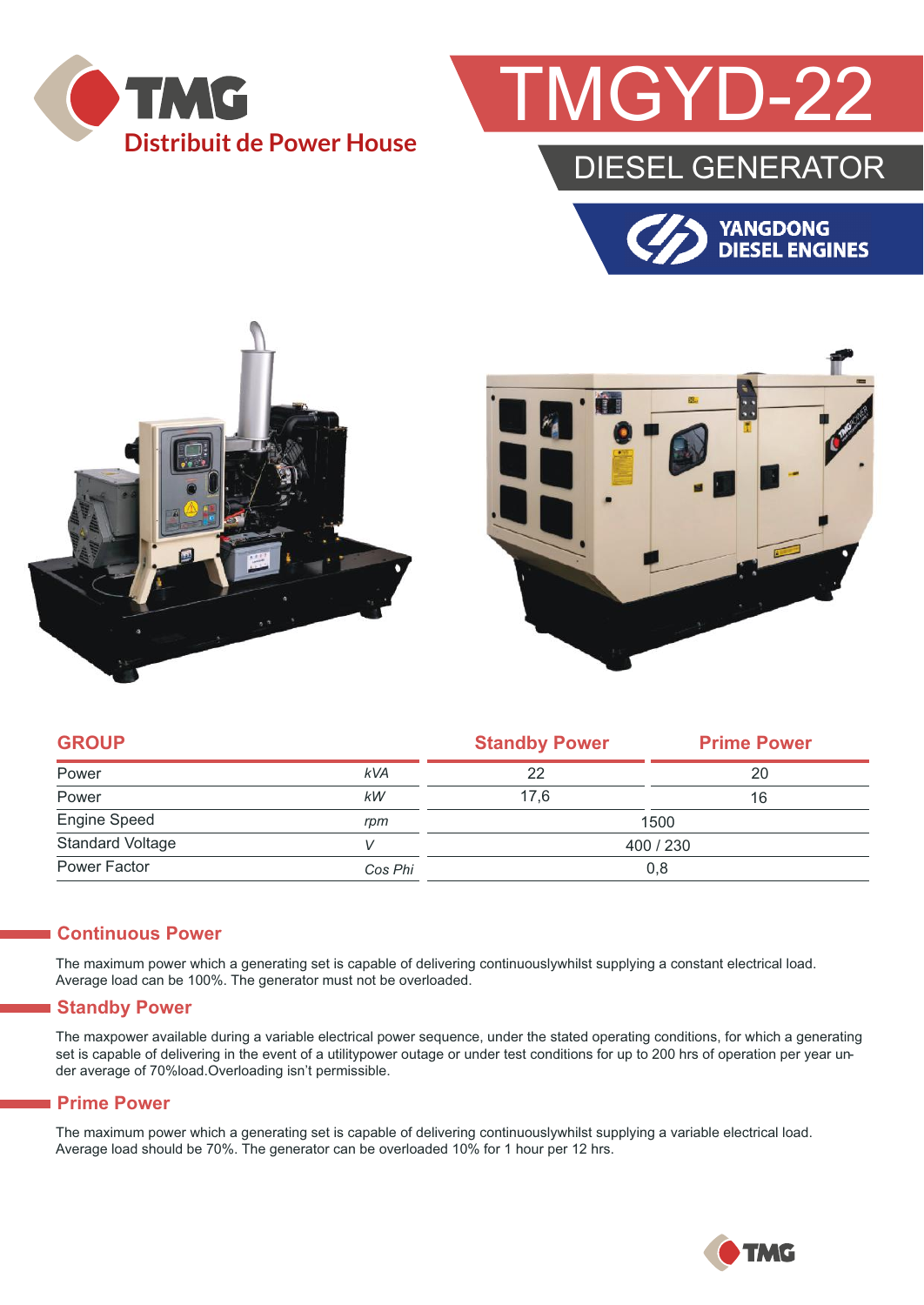

# TMGYD-22

#### **Engine Properties**

÷,

| <b>Brand</b>                      |       | YANGDONG                  |
|-----------------------------------|-------|---------------------------|
| <b>Model</b>                      |       | <b>YD485D</b>             |
| <b>Standby</b>                    | kW    | 18,7                      |
| <b>Prime</b>                      | kW    | 17                        |
| <b>Cylinder Displacement</b>      | It.   | 2,1                       |
| <b>Number of Cylinders / Type</b> |       | 4 / In line               |
| <b>Bore x Stroke</b>              | mmxmm | 85x95                     |
| <b>Compression Ratio</b>          |       | 18:1                      |
| <b>Governor Type</b>              |       | Mechanic/Flectronic       |
| <b>Idle Speed</b>                 | rpm   | 1500                      |
| <b>Aspiration</b>                 |       | <b>Natural Aspiration</b> |
| <b>Injection Type</b>             |       | Direct Injection          |
| <b>Cooling System</b>             |       | <b>Liquid Cooled</b>      |
| <b>Fuel Consumption%100</b>       | It/h  | 4,9                       |
| <b>Fuel Consumption%75</b>        | lt/h  | 3,6                       |
| <b>Fuel Consumption%50</b>        | lt/h  | 2,4                       |
| <b>Oil Capacity</b>               | It.   | 5,5                       |
| <b>Cooling Liquid Capacity</b>    | It.   | 11,6                      |
| <b>Voltage</b>                    | V     | 12                        |
| <b>Battery Capacity</b>           | Α     | 60                        |

#### **Alternator Properties**

| <b>Output Voltage</b>               | V    | 230/400     |  |
|-------------------------------------|------|-------------|--|
| <b>Frequency</b>                    | НZ   | 50          |  |
| <b>Automatic Voltage Regulation</b> | ±%   | 0,5         |  |
| <b>Phase</b>                        |      | 3           |  |
| Pole                                |      | 4           |  |
| Overload                            |      | 1 Hour %110 |  |
| <b>Voltage Regulation</b>           |      | ±%1         |  |
| <b>Power Factor</b>                 | Cosa | 0,8         |  |
| <b>Warning System</b>               |      | Self Alert  |  |
| <b>AVR Model</b>                    |      | SX460       |  |
| <b>Total Harmonic Losing</b>        |      | ≤%3         |  |
| <b>Connecting Type</b>              |      | Star        |  |
| <b>Protection Class</b>             |      | IP 23       |  |
| <b>Isolation Class</b>              |      | н           |  |

#### **Diemensions**







#### **Canopied Canopied Canopied Canopied Canopied** Canopied Canopied Canopied Canopied Canopied Canopied Canopied Canopied Canopied Canopied Canopied Canopied Canopied Canopied Canopied Canopied Canopied Canopied Canopied Cano

| $L \times W \times H$     | mm  | 2000x950x1260 | $L \times W \times H$     | mm  | 1700x950x1100 |
|---------------------------|-----|---------------|---------------------------|-----|---------------|
| Weight                    | ΚG  | 733           | Weight                    | Кg  | 545           |
| <b>Fuel Tank Capacity</b> | It. | 85            | <b>Fuel Tank Capacity</b> | It. | 85            |

#### **Standard Specification**

Some standard equipments that TMG POWER provides with generator sets;

- 50°C cooland radiator
- Flexible fuelpipes and oil drain valve
- Engine jacket heater
- 4 pole synchronous type self-excited brushless alternator
- Battery and wires
- Entegrated fuel tank
- User and maintenance manual
- Oil and antifreeze
- Datakom D-300 controller
- Battery charger
- Electrical circuit diagram